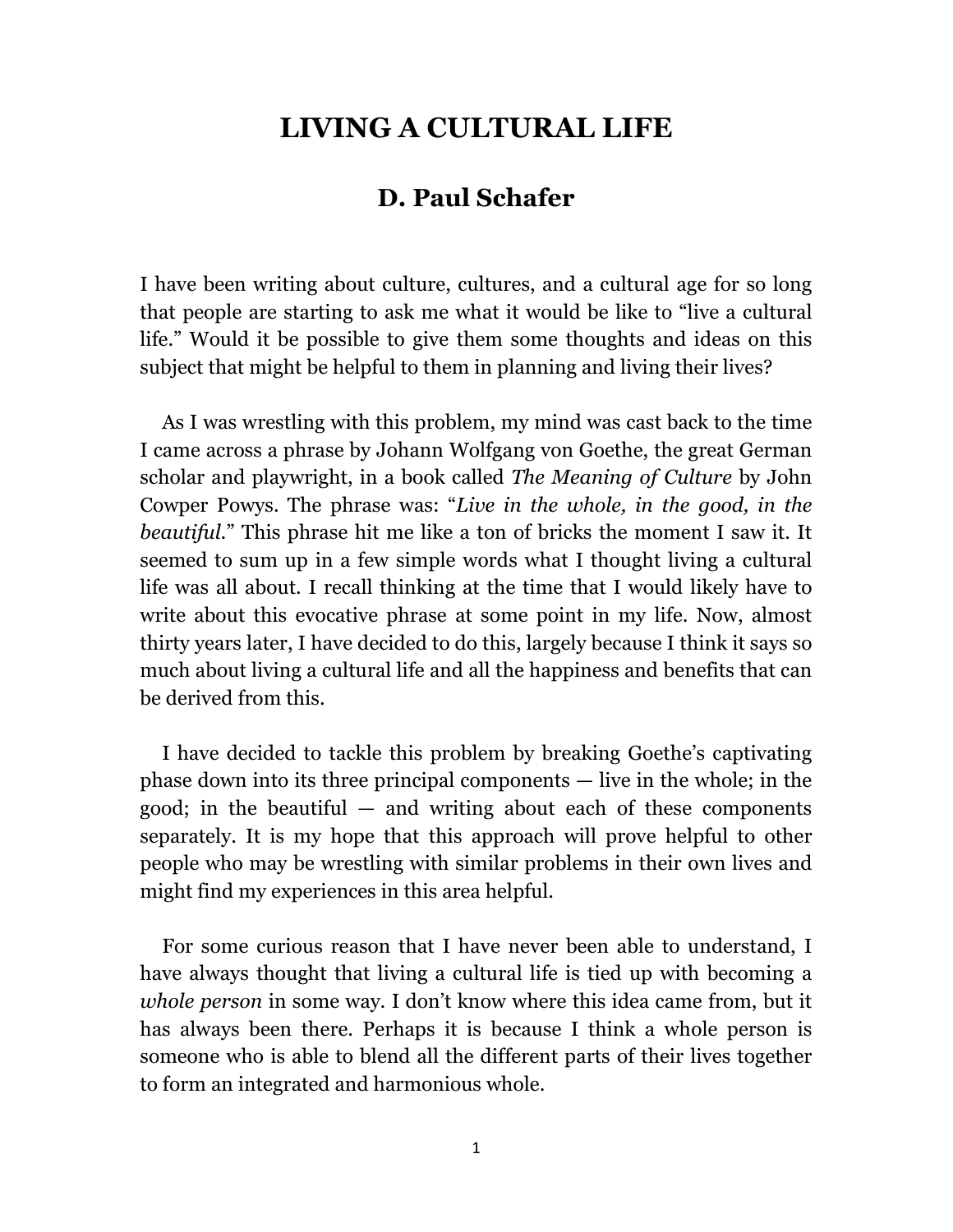The problem is that life does not come to us this way. It comes to us in parts, not as a whole. As a result, we grow up knowing little about *the whole* and how it is possible to blend all the various parts of our lives together to form a whole.

When I went to elementary and secondary school, I learned very quickly that the focus of attention was on the parts, not the whole. Whether it was physics, geography, chemistry, algebra, geometry, or any other subject I was studying, everything was divided up into parts in order to study those parts in detail. There was never a subject that dealt with how all the parts are combined together to form a whole, regardless of whether this was in the personal sense or any other sense.

This problem was compounded when I went to university. I was told that I would have to specialize in a single subject if I wanted to succeed in life. So I chose economics. It seemed to be the sensible thing to do, and the thing my parents and teachers wanted me to do.

The farther I went in university, the more I was encouraged to specialize. It was no longer sufficient to specialize in a single subject. It was necessary to specialize in a specific branch of that subject and get to know it as well as possible. This was the key to getting a good job, earning a decent living, and realizing one's basic goals and objectives in life. So I chose the history of economic thought because I was fascinated with the historical development of economics as a discipline and how economics had become the most powerful and dominant force in the world.

It wasn't until I was in my early thirties that I realized what was going on here. I was moving farther and farther away from the whole and becoming a whole person rather than closer and closer to this. Not only was I encouraged to specialize in a specific part of the whole — albeit an extremely important part — but also I was encouraged to specialize in the development of one of my faculties only, namely my intellect. While I wanted to understand the whole in a more profound and fundamental way, and to position myself as a "whole within the whole" so to speak, I was encouraged to close off to the whole and develop one of my faculties only.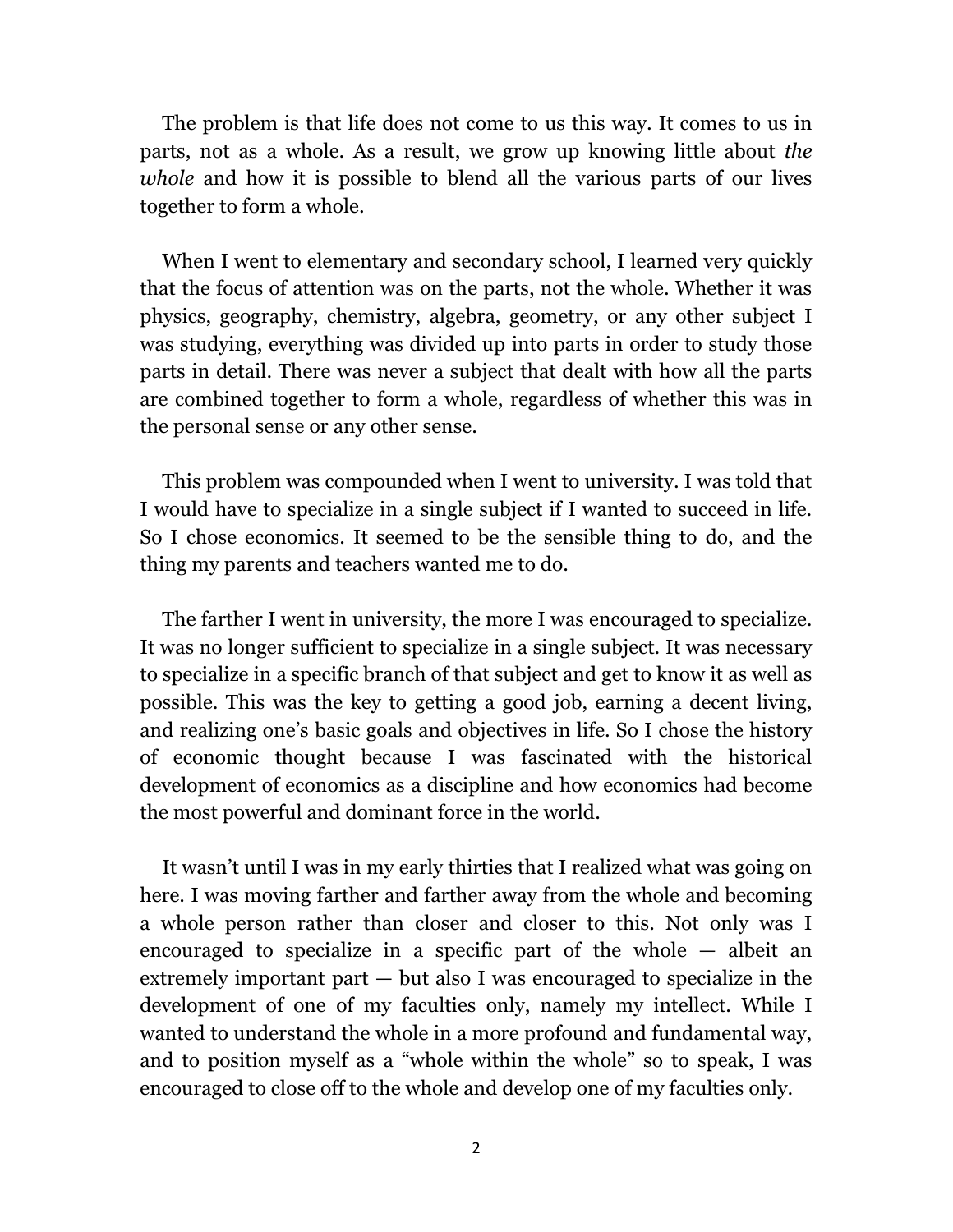I decided then and there that I would pursue a different course of action. I would endeavour to learn as much as I could about the whole in the most elementary sense, as well as to become a whole person, regardless of how difficult this was and what personal and professional obstacles stood in the way.

I got a terrific start in the right direction when I read a book by Mathew Arnold called *Culture and Anarchy*. In this book, Arnold talked about the need to attend to the harmonious development of all the powers that comprise human nature. Here, at last, was something I could hold on to and press into the forefront of my consciousness. Not only did Arnold recognize the need to develop all our faculties and not just one faculty our bodies, minds, hearts, souls, spirits, emotions, and feelings, as well as our intellects — but he also recognized the need to achieve balance and harmony between and among these faculties.

Since Arnold was a cultural scholar much like Goethe, I began to wonder if culture contained some clues with respect to what is necessary to become a whole person and to understand the whole in a broader, deeper, and more fundamental sense. I was encouraged to do this even more when I discovered that Arnold had something else to say that had a direct bearing on this matter. It was the need to see culture in proactive, altruistic, and external **—** and not just reactive, internal, and egocentric **—** terms.

In Arnold's view, it was not sufficient to observe and learn from the world without giving something back in return. It was equally necessary to ensure that the best knowledge, wisdom, and understanding prevailed, in the sense that they were made available to future generations and people living in all parts of the world and at all levels of society. In one of the most telling passages in Arnold's book, he states:

The great men [and women] of culture are those who have had a passion for diffusing, for making prevail, for carrying from one end of society to the other, the best knowledge, the best ideas of their time; who have laboured to divest knowledge of all that was harsh, uncouth, difficult, abstract, professional,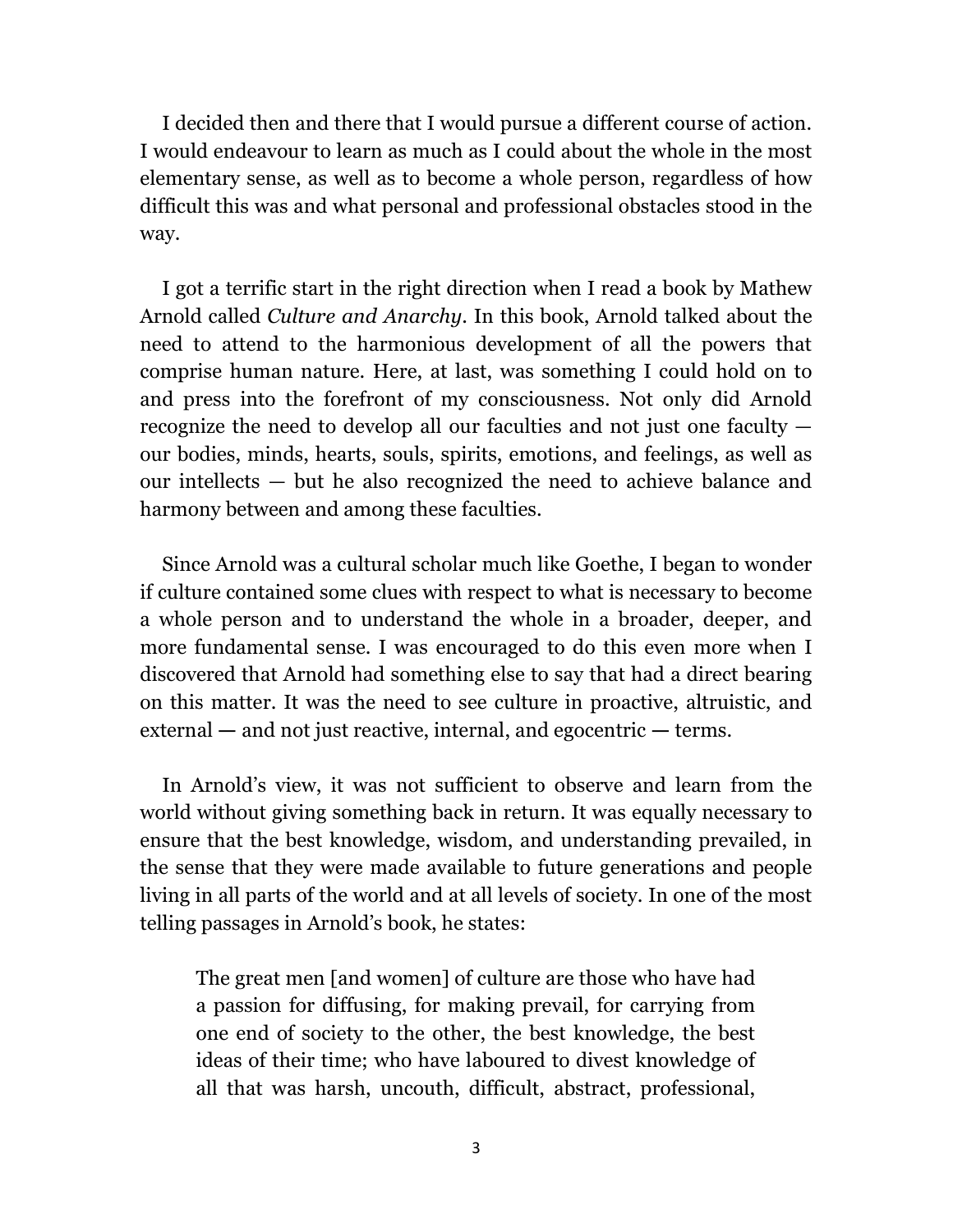exclusive; to humanize it, to make it efficient outside the clique of the cultivated and learned, yet still remaining the best knowledge and thought of the time, and a true source, therefore, of sweetness and light.

For Arnold, "sweetness and light" were "the arts and education." These activities have a crucial role to play in realizing the harmonious development of all aspects of the human personality, as well as diffusing the best knowledge, ideas, and wisdom throughout the world. This is because they go far beyond oneself and one's own life, and embrace other people and their lives as well. In doing so, they make it possible for people to concern themselves with "the other" and not just "the self." This is essential if people want to become whole people, live in the whole, and live a cultural life.

If Arnold's thoughts on this matter got me moving in the right direction, Thomas Carlyle's great *Law of Culture* strengthened my belief that I was on the right track. His advice to become everything we are capable of being and show ourselves in our own shape, substance, and stature hardened my resolve to become a whole person and "a person in my own right." It also gave me the confidence I needed to pursue the idea of culture with much more vim, vigour, and vitality than I had up to that point in my life. I knew that I was on to something profound and powerful here with respect to "living in the whole" and living a cultural life when I read Arnold's and Carlyle's thoughts on these matters.

I received an even stronger boost in this direction when I came across the writings of Sir Edward Burnett Tylor. Tylor defined culture in the first page of his book *The Origins of Culture* as "that complex whole that includes knowledge, belief, art, morals, law, custom, and any other capabilities and habits acquired by man as a member of society."

Here was definitely something I could build on with respect to broadening and deepening my knowledge and understanding of culture and the whole. What Tylor's definition did was break with the long tradition of defining culture in terms of the parts — a tradition that can be traced back to classical and medieval times and the intimate connection between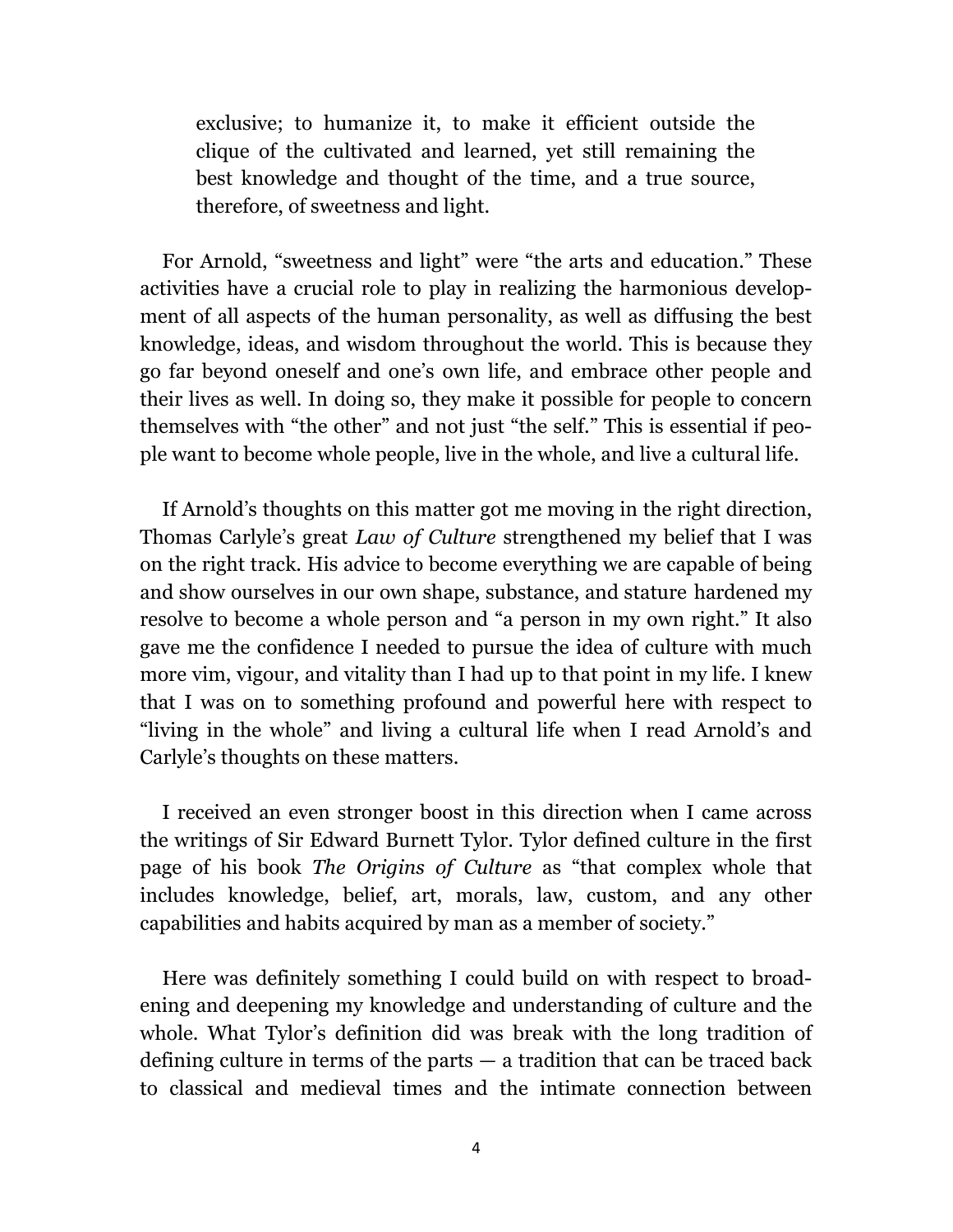culture, the arts, and humanities — and started defining culture in terms of the whole.

Tylor's definition of culture as "*the complex whole*" had a profound effect on me the instant I read it. I was desperately searching for a way of looking at the world that was consistent with reality, and Tylor's definition of culture provided it. For despite our penchant for dividing things up into parts in order to study those parts in detail, the fact remains that the world and most things in the world are wholes made up of many parts, not smorgasbords of disconnected and unrelated pieces.

This is true not only for culture, but also for people, institutions, communities, cities, countries, cultures, the world, the world system, and virtually everything else. Each of these entities, and countless others, are complex wholes made up of countless parts. While I appreciated the need to break these wholes up into parts, as well as the numerous benefits that can and are derived from this, I was deeply concerned about the fact that humanity had lost sight of the whole in the individual, institutional, community, national, international, environmental, and historical sense. I felt that culture in general — and Tylor's holistic understanding of it in particular — was the key that was needed to overcome this problem and set things right.

Armed with this holistic way of seeing, I began to realize the incredible potential culture possesses for broadening and deepening knowledge, understanding, and awareness of the whole in the most profound and quintessential sense. While culture is not the only discipline or activity that is capable of doing this, since this is also possible through disciplines and activities such as philosophy, religion, science, and others, it made me far more aware of the whole within myself, as well as in the world. This was particularly true for my family, friends, neighbourhood, community, country, and culture. Each of these wholes was constantly evolving and mutating as changes took place in their diverse parts and the way these parts are woven together to form a whole. While it is not necessary to know all of the parts that make up these wholes, it is necessary to be conscious of them and how they are combined to form wholes.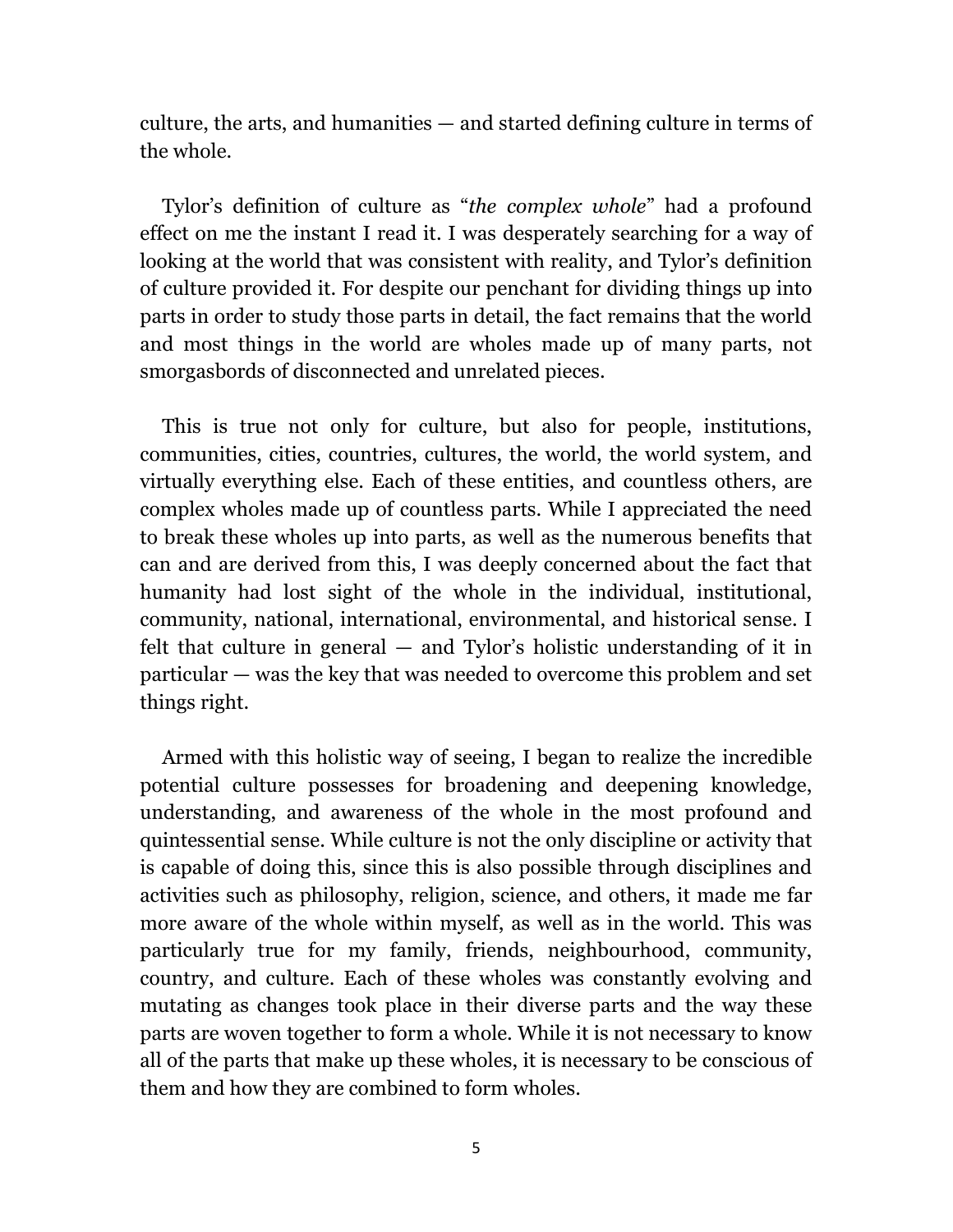To "live in the whole" in this sense is to allow the whole to penetrate into the interiors of our being and our consciousness, regardless of what type of whole it might be. As a result, whenever I step out my front door today, I am instantly aware of the whole that exists all around me. When I walk in the neighbourhood — which is so often that kids in the neighbourhood call me "the walking man" because I am always out walking when they see me — I am aware of it as a whole. Not only do I soak it up as a whole, but also I cherish it as a whole. This gives me an incredible sense of exhilaration because I am connecting with my neighbourhood in all its complexity, diversity, and vastness. Exactly the same holds true for my community — Markham — and my country and culture — Canada and Canadian culture. Each of these complex entities is a whole made up of many parts. I want to learn as much as I can about them, as well as about how all their diverse parts are combined together to create a whole.

To live in the whole in this sense is to embrace the whole at every opportunity and in every possible way. In the process of doing this, it is possible to understand what Goethe meant when he said "live in the whole." To do so is to be conscious of the whole  $-$  and wholes  $-$  at all times and in all places.

Unfortunately, this is not the way we are taught to see and understand the world. Rather than opening up to the whole and embracing it at every opportunity, we close off to the whole, and "wholes within the whole," and tend to ignore them. This is because we have been trained — as I was trained — to identify with the parts and not the whole, especially parts that have some particular significance or value for us. Nevertheless, to live in the whole — *really live in it* — is to make a concerted effort to expand our knowledge, understanding, and awareness of the whole  $-$  and the wholes within it — whenever and wherever possible.

There is an incredible sense of awe, oneness, and unity that comes from this, regardless of whether it is in the narrow, individual sense or in the broad, collective and environmental sense. For every whole possesses a unity that comes from the way all the parts are woven together. With this comes the realization that all things are linked, and everything is connected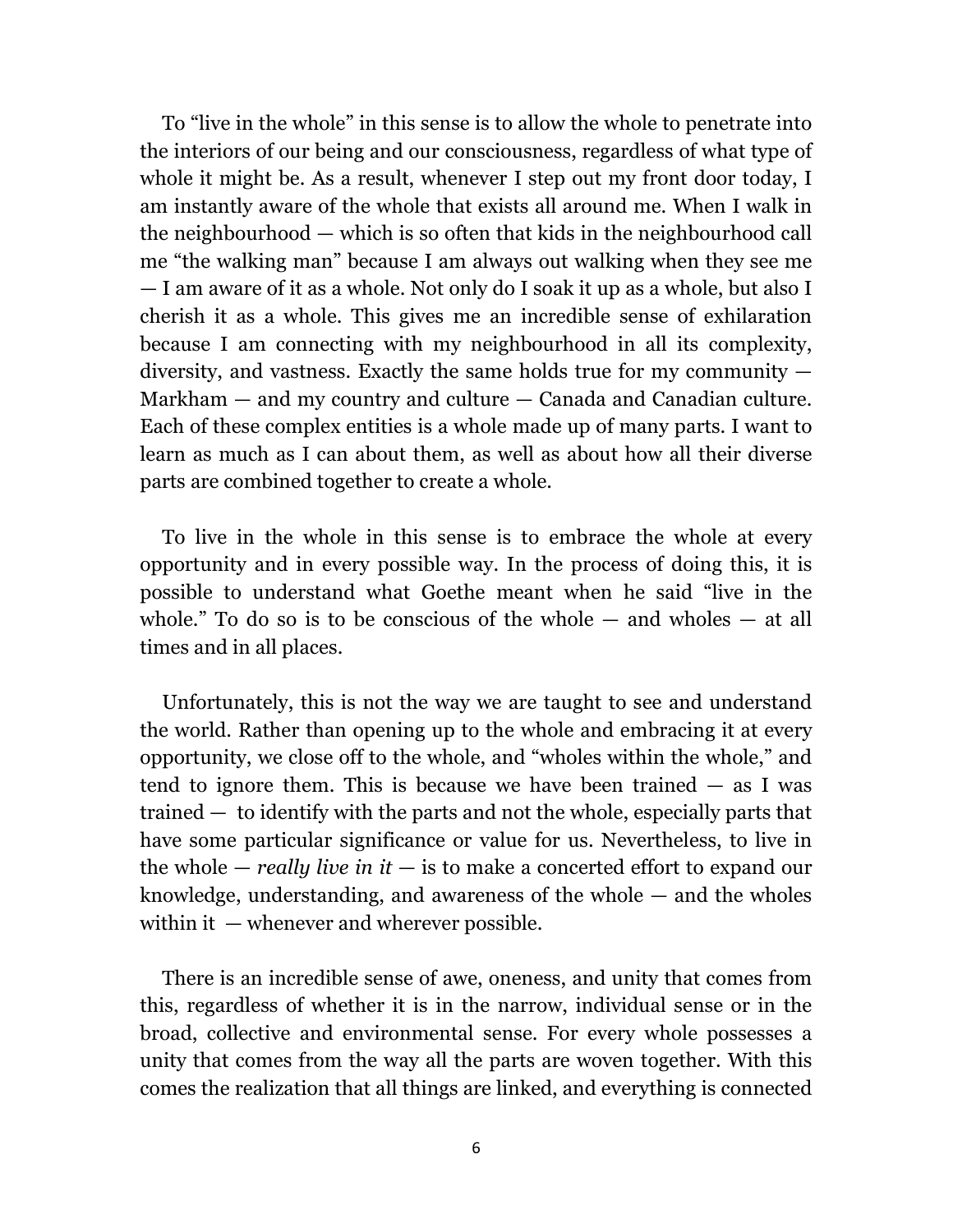to everything else. This realization is of crucial importance as a result of the disconnected and fragmented nature of reality and the division of most things in the world into parts. This sense of oneness and unity could go a long way towards counteracting the fragmentation, disconnection, and isolation so apparent in the world today.

As I began to live in the whole within myself as well as in the world, I began to understand why Goethe thought this was so essential. For in the process of living in the whole, I began to realize that I was not only identifying with the whole whenever and wherever possible, but also I wanted "*the best for the whole*" regardless of what kind of whole this happened to be.

I found this intriguing because Goethe also said that *"who wills the highest must will the whole*." I interpreted this to mean that it is not only necessary to live in the whole, but also to "will the whole" if we want to realize the highest state of goodness within ourselves as well as in the world. This requires "getting out of our own skin" and wanting the best for everyone and everything. To do so is not only to live in the whole, but also to live in the good, the second component in Goethe's fascinating phrase.

My parents gave me an excellent introduction to this when I was very young by taking me to church on a regular basis and enrolling me in a choir at Grace Church-on-the-Hill. It was part and parcel of the commitment they made to ensuring that I had a solid upbringing in religion as well as in the arts.

In retrospect, I realize how much this has affected my entire life and made it possible for me to want to live in the good and not just in the whole, despite the fact that I still have a great deal to achieve in this area. While I am not a religious person today in the formal sense, I have a keen interest in all the different religions of the world and what they have to say about life and living in an ethical sense. Like living in the whole and wanting the best for the whole, I feel the religious training I had in my youth has made me a better person in many ways.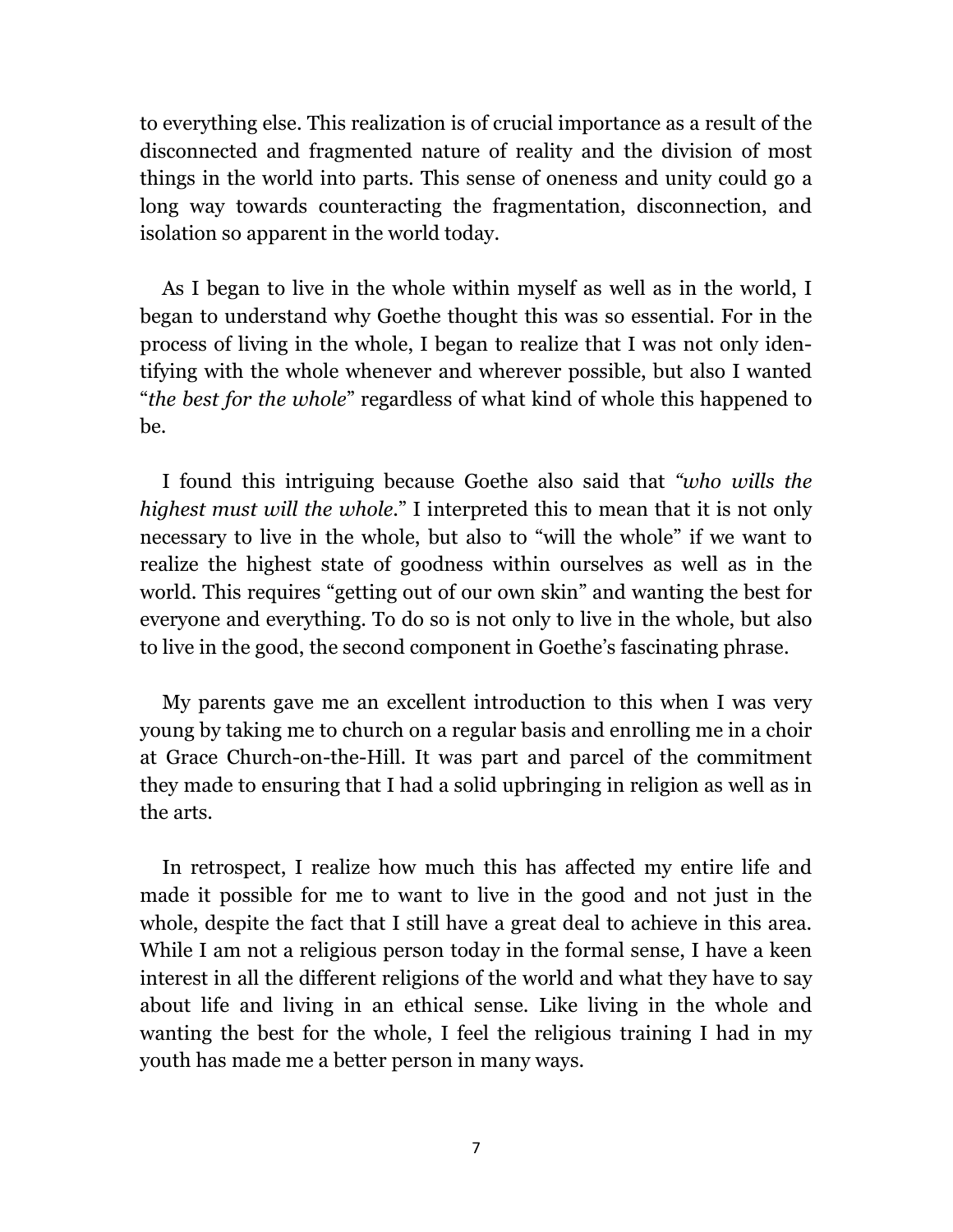This is particularly true with respect to realizing a harmonious balance between the material and non-material dimensions of life. When too much emphasis is placed on the material dimension, gratification of our material desires and development of the egotistic side of our personalities tend to get out of hand. This is why all the different religions of the world advocate some form of abstinence from *excessive* consumption and preoccupation with the material dimension of life, as well as the need to put more emphasis on the non-material dimension and cultivate the altruistic, aesthetic, and spiritual sides of our personalities and our lives. As Pablo Picasso said, "the meaning of life is to find your gift; the purpose of life is to give it away," This reminds us of the ancient Chinese proverb, "if you always give, you will always have."

We don't need to be a member of a specific religion, institution, or group to achieve this. While being rooted in a specific religion, religious institution, and group has its advantages, all we have to do is open our minds, hearts, and souls to all the diverse religions of the world and what they are able to teach us and provide in life.

As important as religion is, it is by no means the only way to live in the good as Goethe proposed. This can be achieved in many other ways, such as making donations and contributions of one kind or another or doing volunteer work. This may include giving money to a worthwhile cause, helping at a local school, hospital, or seniors' home, assisting an arts organization, or organizing a social event or community celebration. All these things, and many others, enable people to devote a significant amount of their time and energy to helping others and people in need.

Over the course of my life, I have tried to maintain a judicious balance between my career responsibilities and voluntary activities. When I was in my thirties and forties, for instance, I had several "foster children" in different parts of the world at one time or another and sat on the board of Foster Parents Plan of Canada for several years. Since I was engaged in the arts later in life, I did voluntary work for a number of arts organizations and served as a board member and president of one of these organizations for many years.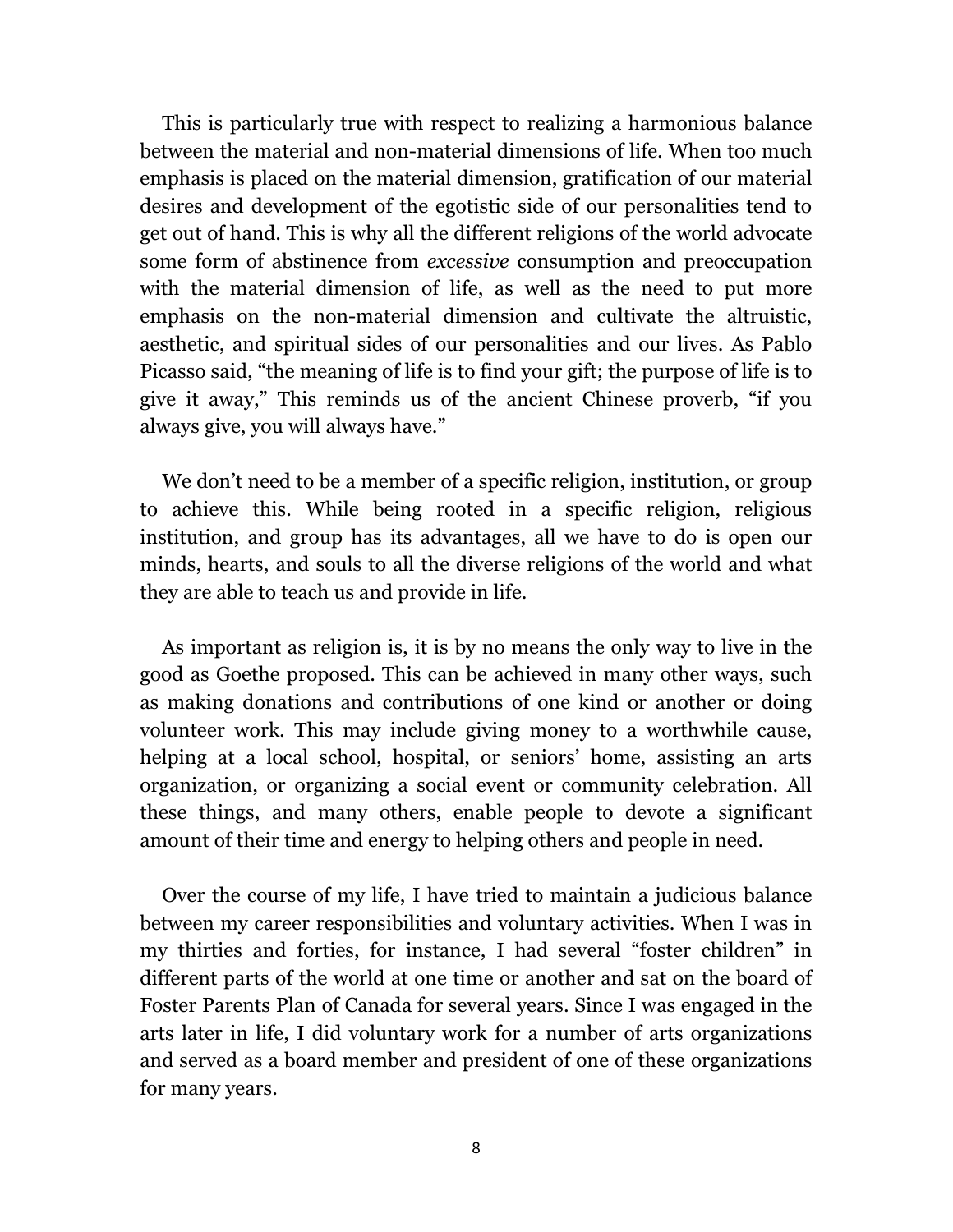As the years have gone by, I have tried to learn how to contribute to the welfare and well-being of other people in other ways. Strange as it may sound, I have discovered that one of the best ways to do this is to "be myself" and "true to myself" as much as possible. I have endeavoured to do this by enabling the things that are most essential in my life  $-$  commitment to the arts, culture, and the cultural cause; holism; becoming a whole person; life-long learning, promotion and perpetuation of the cultural heritage of humankind; living in the whole, the good, and the beautiful; and manifesting goodness, kindness, and compassion in life — to radiate outwards and affect other people. While this doesn't involve helping other people with a specific need or problem, except when they ask me to do so, it does involve giving to people in other ways, especially when it is combined with making a real effort to be friendly, happy, and set a good example for others.

Lately, I have been trying to do other things that are related to living in the good. When I read somewhere that Gandhi said "be the change you want in the world," it struck a responsive chord in me. For it meant instituting the changes I wanted to see in the world in my own life, first and foremost. Since I believe less pollution is imperative in the world, for example, I have been trying to make changes in my life that are consistent with this, especially in terms of engaging in activities that make fewer demands on nature and pollute the environment less. Since I also believe there is a need for more understanding and compassion in the world, I am trying to be more understanding and compassionate with other people, and make this a fundamental part of my personality, behaviour, and life.

If living in the whole and the good are essential, so is living in the beautiful. This third element in Goethe's sage phrase is important because there are many things in the world that are incredibly beautiful and are meant to be enjoyed and savoured because they bring so much happiness and fulfillment in life. In so doing, they make the world a better place  $-$  a place filled with more joy and contentment than misery and discontent. This is probably what Dostoyevsky had in mind when he said in one of his novels that "beauty will save the world."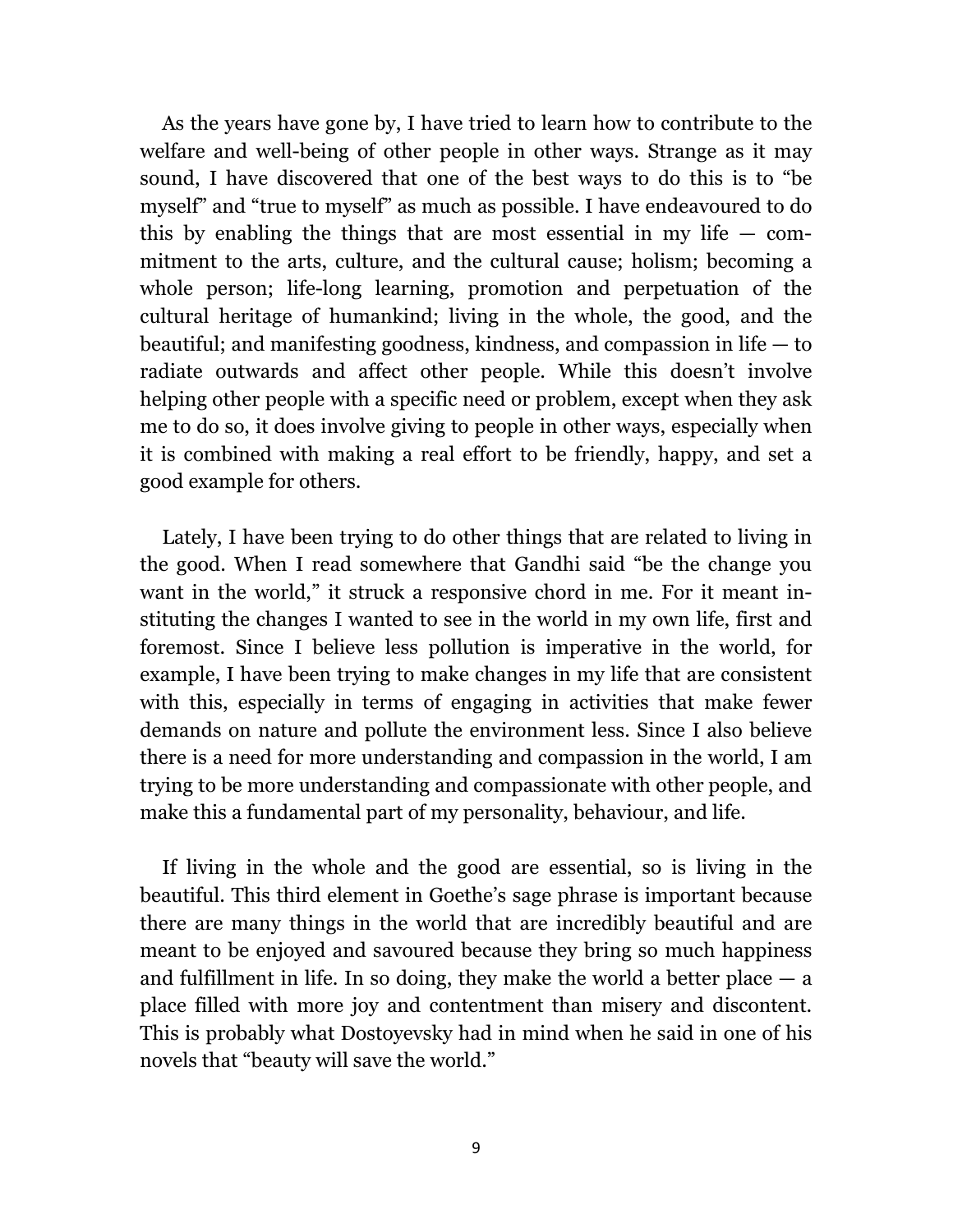Beauty manifests itself in the world in many ways. For some, it manifests itself in an exquisite sunrise, sunset, gesture, deed, picture, or musical work. For others, it manifests itself in a splendid park, garden, poem, story, or bonding with their favourite pet. And for still others, it manifests itself in a unique play, discovery, insight, or idea. It all depends on how people see and experience beauty — thereby confirming the old adage that beauty is in the eyes of the beholder — as well as what lingers on in the mind and memory after these experiences have taken place.

While beauty manifests itself in different ways for different people, it manifests itself for me much more in the arts and nature than in anything else. This is probably because the arts and nature lift me to incredible heights — heights that often border on the sublime and occasionally the divine. This is especially true of the arts. I had a musical experience one night, for example, that had a profound effect on my life. Here is how it came about.

For many years, I have been in the habit of setting my radio to a particular station before falling asleep. The station plays soft and soothing music to help people end their day on a pleasant and peaceful note.

One night, I set my radio to the usual station and fell fast asleep. I don't know how long I was sleeping, but I slowly became aware that I was hearing one of the most exquisite pieces of music I have ever heard in my life. As I lay there in a semi-conscious state — stupor might be a better word — I remember thinking I had died and gone to heaven. The music was just that beautiful! Then I heard an announcer say, "You have been listening to 'Grant Us Peace' by Felix Mendelssohn. It was sung by the Corydon Singers." As soon as I hear the announcer's voice, I knew that I had not actually died and gone to heaven.

This piece of music has a beautiful melody, as many of Mendelssohn's pieces do. This melody is sung by one section of the choir first, then another section joins in, and finally the melody is sung by the entire choir. I have often thought this piece of music should be adopted as humanity's "universal anthem." Not only is it incredibly beautiful, but also it would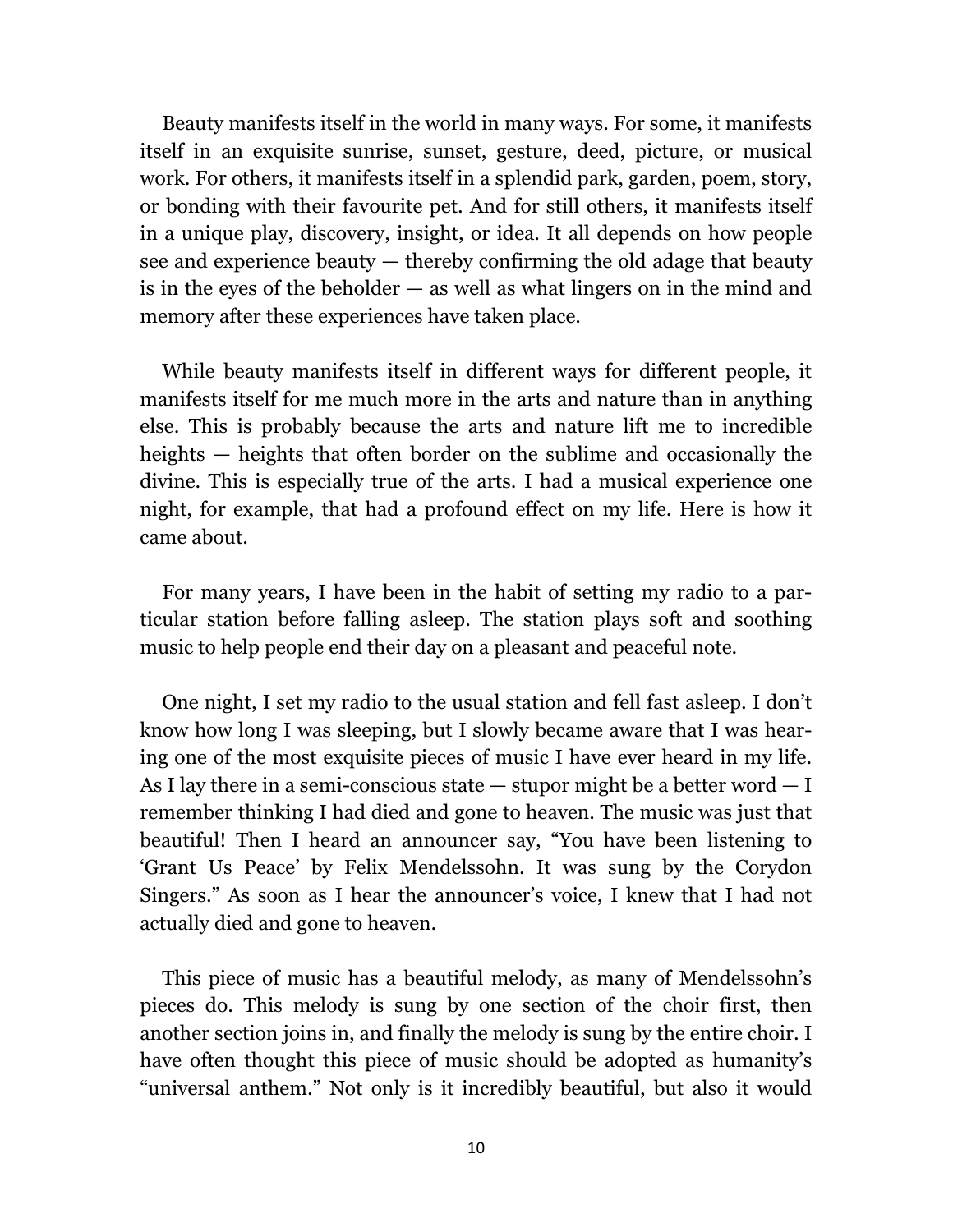serve a very useful purpose at this time. With all the violence, terrorism, conflict, and confrontation going on in the world, its plea to "grant us peace" is very valuable and most timely.

This is not the only piece of music I find exceedingly beautiful. While every person has his or her favourites and personal preferences, I can't resist mentioning some of the pieces that rank high on my list. Included here are Handel's *Lascia ch'io pianga* and *Zadok the Priest*; Bizet's duet *Au Fond du Temple Saint* from *The Pearlfishers*; Caesar Frank's *Panis Angelicas*; and Glazinov's *Autumn Adagio* from his ballet *The Seasons*. Also included on this list are Rachmaninoff's *Second Piano Concerto*; Brahms' and Beethoven's violin concertos; the last movement from Saint-Saëns *Organ Concerto*, Arthur Sullivan's *The Lost Chord*, Puccini's *Vissi d'arte* from *Tosca*; Giordani's *Cara Mio Ben*, Fauré's *Cantique de Jean Racine*, and Johann Sebastian Bach's *Prelude No. 1 in C Major*.

I hope I don't leave the impression it is only classical music that ranks high on my list of favourites, since this is not the case. I also find many songs in musicals extremely beautiful, especially songs by Richard Rodgers and Oscar Hammerstein II. This is also true for certain pieces of film music, such as Ennio Morricone's *Gabriel's Oboe* from *The Mission* and *Dinner* from his *Lady Caliph Suite*, as well as many popular songs*.*

What makes the aforementioned pieces so beautiful is the fact that they transport me into an ethereal state and place whenever I hear them. So does Beethoven's *Ninth Symphony*. It evokes such strong feelings and emotions in me that I have the impression that Beethoven was "walking with the gods" when he wrote it, and I am "walking with the gods" when I listen to it. It is undoubtedly one of the most beautiful pieces of music ever written, and *the* most beautiful piece in the minds of many.

Of course, music is not the only art form that brings a great deal of beauty into my life. The visual arts do this too, especially artistic masterpieces that have some association with nature. This is especially true for many of the paintings of Vincent van Gogh, Claude Monet, Canada's Group of Seven and Emily Carr, and Chinese brush painters. Interestingly, music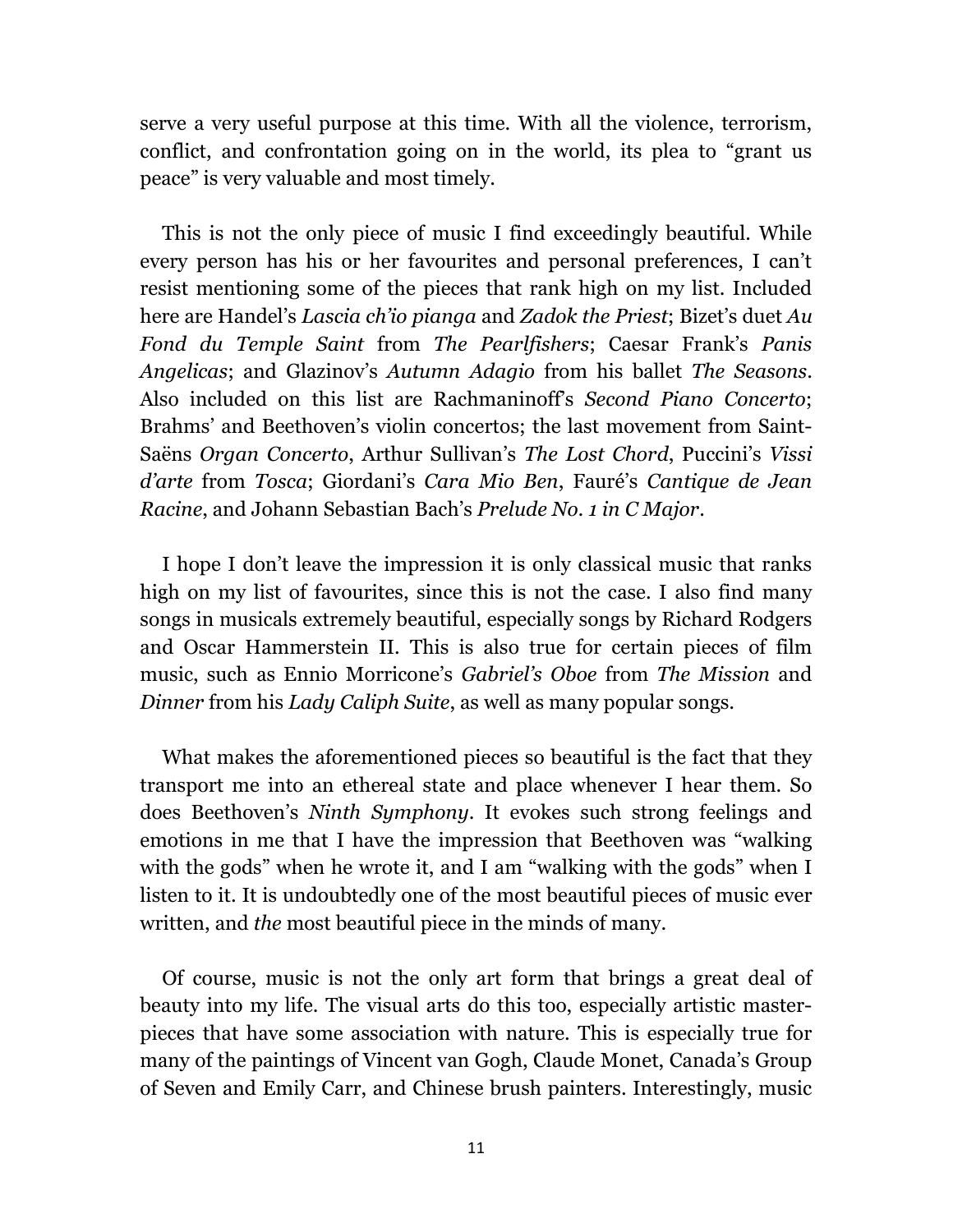figures prominently in this area as well. Think, for example, of Smetana's *Moldau*, Beethoven's *Moonlight Sonata*, Dvorak's *Ode to the Moon,* and Debussy's *Le Mer* and *L'après-midi d'un faune* — all of which are extremely beautiful and remind us of the incredible beauty of nature. As Marc Chagall said, "Art is the unceasing effort to compete with the beauty of flowers — and never succeeding."

What is true for music and paintings is equally true for other art forms. Literature is filled with many beautiful works — works that run the gamut from short stories and poems to novels and epics. This is also true for theatre, film, dance, opera, the crafts, architecture, and so forth, as plays by Shakespeare and Molière, films like *Doctor Zhivago* and *Gandhi*, dances like those from *The Rite of Spring* and *Swan Lake*, operas like *La Bohème* and *La Trivata*, architecture like the Taj Mahal and the great Gothic cathedrals of France and Great Britain, constantly remind us.

And what is true for the arts is also true for nature. Nature is also filled with many beautiful things. I discovered this many years ago when I was having some health problems. I first went to doctors to seek solutions to these problems, much as many people do. When this didn't work, I turned to my family and friends, and read numerous books and articles on the specific health problems I was experiencing. While this helped a little, it didn't provide the lasting solution I was looking for. Finally, in a fit of desperation, I turned to nature. I began taking long walks in the country near our home. There seemed to be nothing quite like "getting out in nature" and enjoying everything nature has to offer that helped me with these problems. Slowly but surely my health returned to normal, thereby confirming the old adage that "nature is one of the world's best healers." Somehow, enjoying all the beautiful trees, flowers, streams, meadows, lakes, rivers, sunrises, and sunsets provided the lasting solution I needed and was searching for.

All of these experiences, and many others, have made it possible for me to live in the beautiful and not just in the whole and in the good. They have also made me aware of how important it is to surround ourselves with beautiful things and make beauty a fundamental part of our lives if we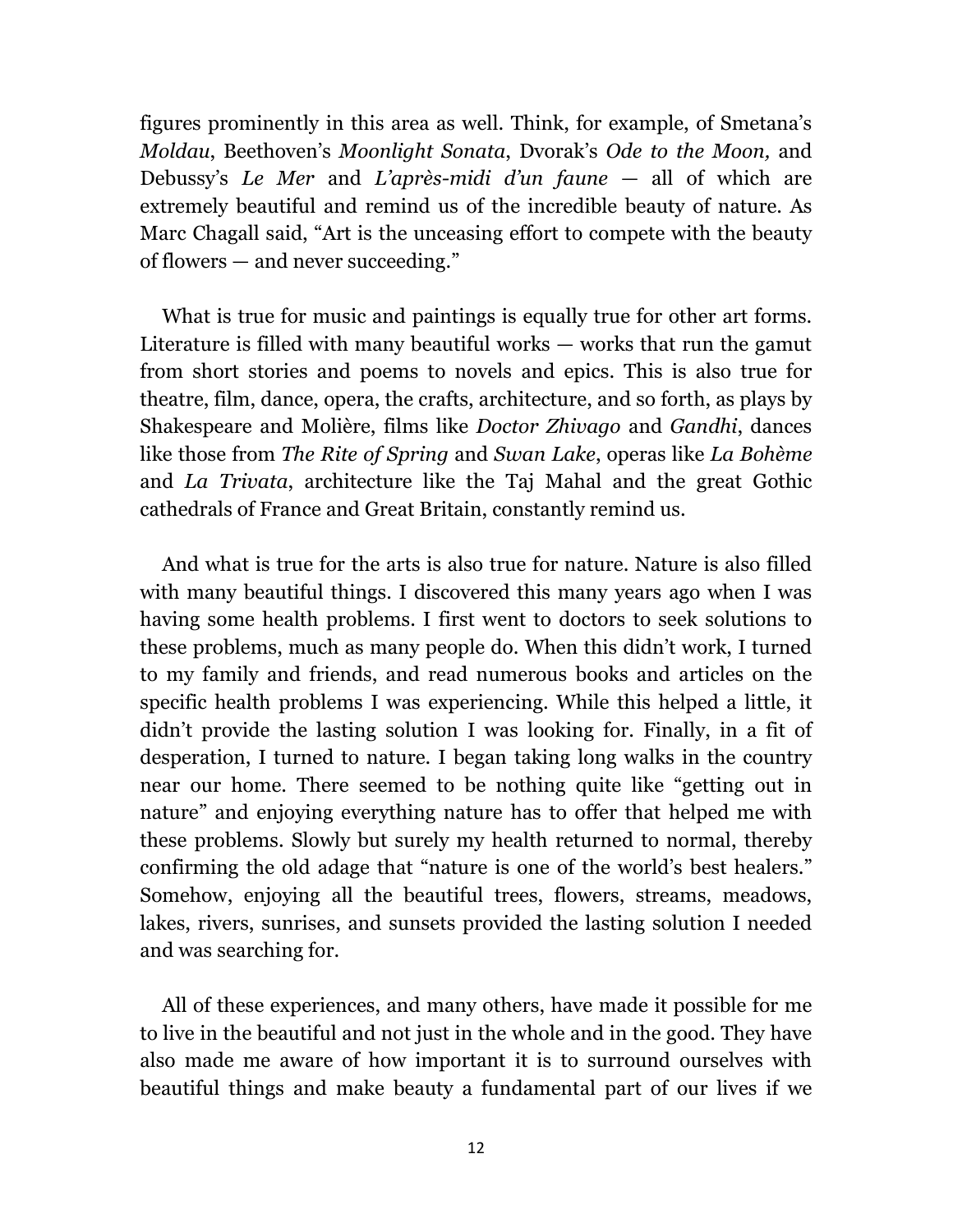want to live happy, healthy, and contented lives. For beauty, and beautiful things, play a key role in making us feel enthusiastic and excited about life, rather than despondent and depressed.

As time wore on, I began to realize why Goethe's insightful phrase — live in the whole, in the good, in the beautiful — had become the driving force and principal preoccupation of my life. There was little that I had come across that compared with it. It became the centrepiece of my life, it is as simple as that.

Nevertheless, Goethe's phrase was not the only one that has had a profound effect on me and my quest to live a cultural life. This is also true of Joseph Campbell's advice to "*follow our bliss*." Much like Goethe's phrase, it is short, simple, and to the point. I first heard this phrase when I was watching a television program on Campbell (another well-known cultural scholar) and his ideas about myths, myth-making, culture, and cultures. It was during an interview with Bill Moyers, where Campbell was talking about the need for people to follow their bliss if they want to do what they were intended to do with their lives. What made Campbell's phrase so valuable was the fact that I was going through a period of intense struggle within myself at the time I heard it to determine who I was as a person and what I was intended to do with my life.

This is also a concern of many religions, since it is associated with the idea of a "calling," and therefore the belief that every person is put in the world for a specific purpose. The challenge in life is to discover what that purpose is and then to realize it to the best of our ability. This belief is prominent in many Christian religions and sects, particularly Calvinism, although I suspect it is prominent in many other religions and religious sects as well.

In order to come to grips with this challenge, it was necessary for me to descend deep into myself. This was required to draw from myself what I felt was most imperative to actualize in my life. As a result, I was constantly asking myself such questions as: What is the ultimate purpose of my life? What capabilities and qualities do I possess that were meant to be realized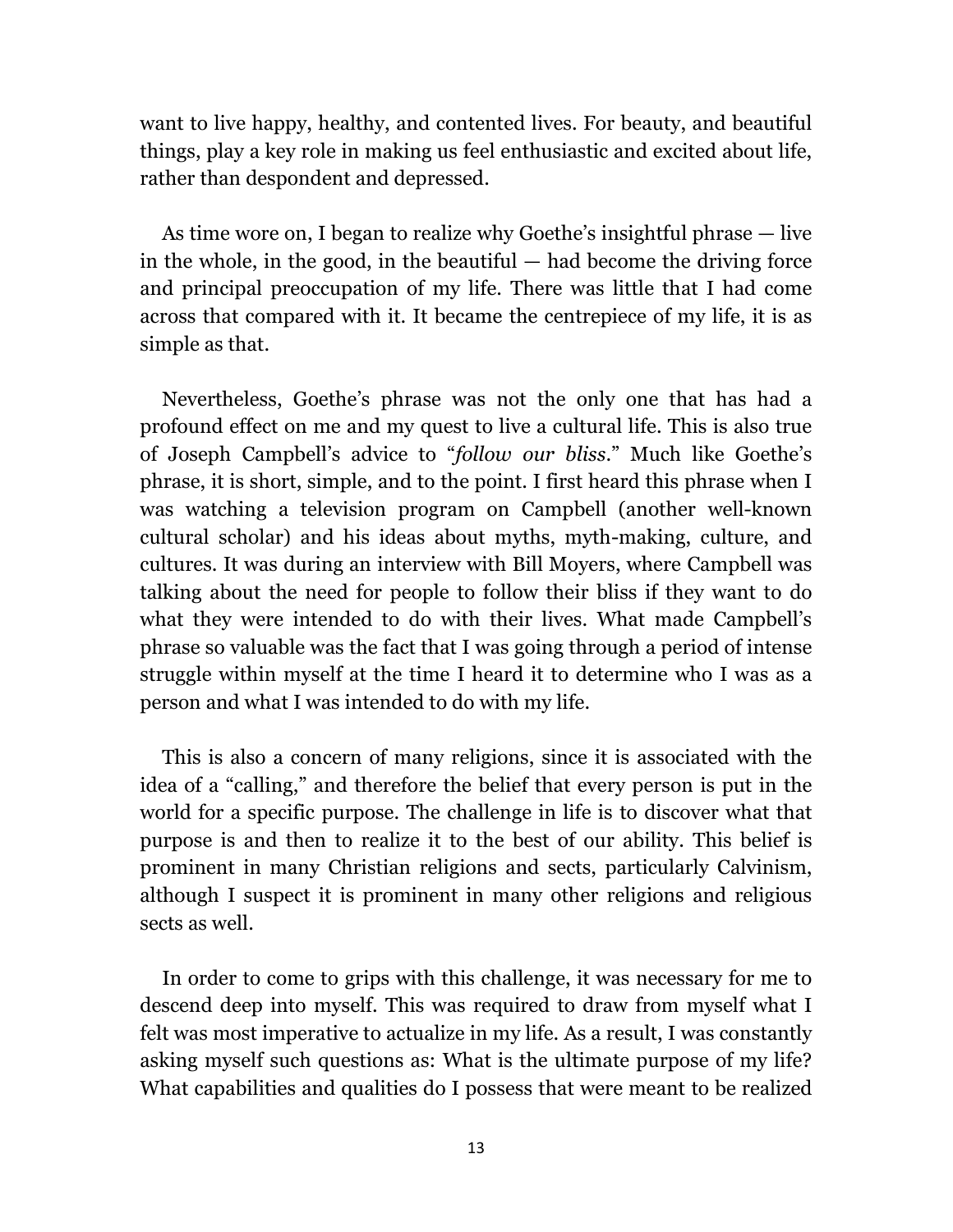in some way? And perhaps most importantly, who am I at the core of my being and in my fundamental essence? As this introspective process evolved, I began to understand that I was intended to participate in the quest to broaden and deepen knowledge and understanding of culture and cultures and the central role they are capable of playing in the world, as well as to make the case that humanity should pass out of the present economic age and into a future cultural age.

In Campbell's view, following our bliss is the key to living a full, fulfilling, meaningful, and purposeful life. Once we discover what our bliss really is, according to Campbell we need only pursue it on a sustained and systematic basis to live in a permanent state of bliss. We "walk with the gods" and "soar with the eagles," so to speak, because we have made the effort to determine what we were intended to do with our lives and then worked diligently and relentlessly to achieve this end. It may be something large or small, simple or profound, admired by few or admired by many, but it is the thing that is right for us. While this process can be painful and extremely difficult at times, it also brings a great deal of happiness and countless rewards when it is achieved.

With insights as valuable and timely as the ones provided by Goethe and Campbell uppermost in my mind, I began to realize that my life was becoming "*all of a piece*" in a way it never was before. I began to refer to this as "*living a cultural life*" because everything seemed to fit together nicely to form a harmonious and integrated whole and culture had played such a crucial role in this.

In recent years, these benefits have been enhanced by participating in a number of very specific activities. Here, as well, most of these activities have to do with the arts and nature in some way, something that is not surprising in view of the fact that the arts and nature have played a phenomenal role in my life ever since I was seven or eight.

Many of the artistic activities began shortly after the twenty-first century began and I had a bit more free time on my hands. Included here were Chinese brush-painting classes at the Pacific Mall in Markham for a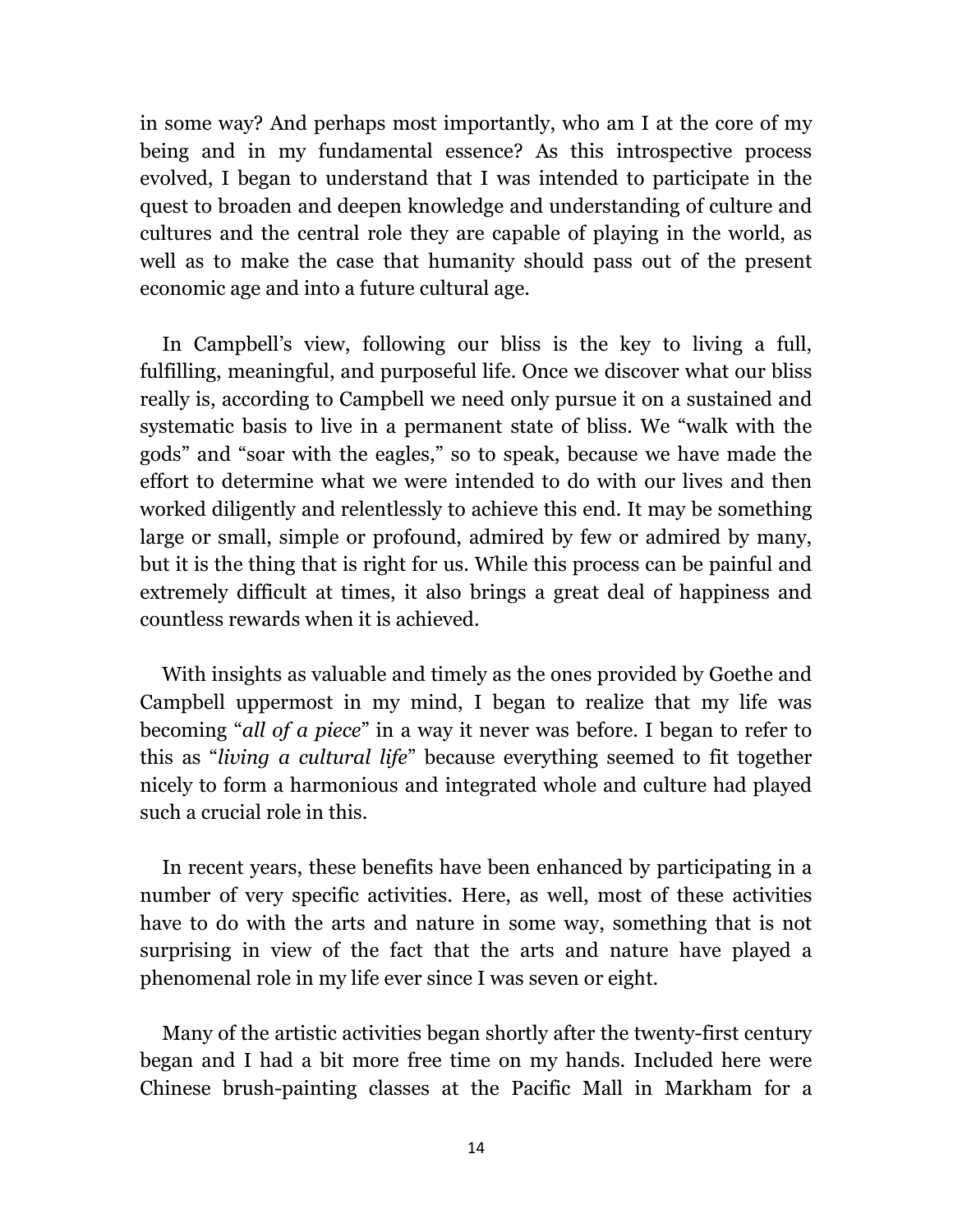number of years, singing in a seniors' choir at the Markham Community Centre for several years, assisting the Chinese Opera Group of Toronto with its financial difficulties and administrative problems, and, more recently, practicing the piano for an hour or so each day.

Although I have not been able to do some of these activities especially well, I have tried to do them to the best of my ability and to become actively engaged in them. I have learned over the years that there is a big difference between being involved in artistic activities as a spectator or audience member compared to being involved in these activities as a participant. While these are different experiences and produce different results for different people, there is a tremendous amount of satisfaction that comes from being able to sit down at the piano and play a piece of music, pick up a brush and paint a picture, or sing in a choir or musical group.

While I really enjoyed the Chinese brush-painting classes and singing in the seniors' choir, practicing the piano has brought me the greatest happiness and fulfillment in recent years. This is because it provides a marvellous opportunity to express my feelings and emotions. There are so many beautiful pieces of music that can be played on the piano that it is impossible to run out of options. Not only is this true for pieces that have been written expressly for the piano, but also it is true for pieces that have been transcribed for the piano.

I must confess that I am deriving immense satisfaction from playing some of the simpler pieces of Bach, Brahms, Beethoven, Chopin, and other composers. I have also discovered that Schumann wrote many beautiful pieces of piano music — such as *About Strange Lands and People*, *The Poet Speaks*, *Dreaming* (*Träumerei*), *Little Study*, and songs like *The Nut Tree* — that are relatively easy to learn even if they are difficult to play well, and that some of Handel's most beautiful pieces, such as the *Minuet* from *Berenice*, *Lascia ch'io pianga*, *Ombra mai fú*, and others are available in piano versions.

These are not the only benefits I have derived from becoming actively involved in a variety of artistic activities late in life. I seem to be much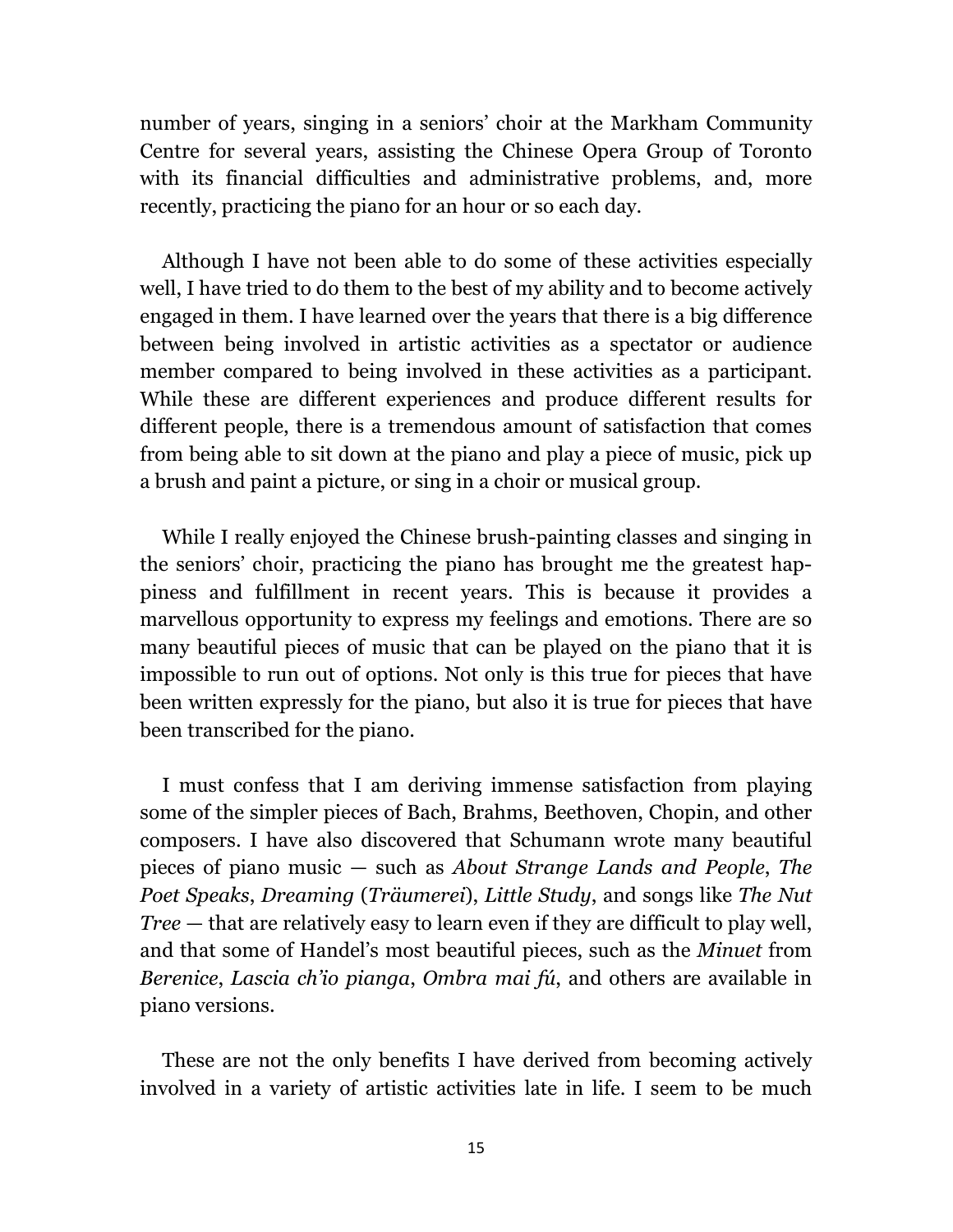more energetic, relaxed, lively, and creative when I am engaged in these activities. Not only do they provide the outlets and vehicles I need to express my feelings and emotions  $-1$  have never been very good at this  $$ but also they are making it possible for me to respond to life's challenges and opportunities in more imaginative, resourceful, and creative ways.

Over the last few years, these activities have been accompanied by making a systematic search for beauty and beautiful things a fundamental part of my life. Collecting information on exquisite pieces of music, paintings, plays, poems, literature, architecture, gardens, historical sites, and so forth is enhancing my life in myriad ways, as well as making it possible for me to live a richer, fuller, and more meaningful life than would have been the case otherwise. I also feel that I am keeping a part of the natural and cultural heritage of humankind alive when I am engaged in activities of this type.

What participation in artistic activities and collecting information on beautiful things is doing to enhance my life in aesthetic and sensorial ways, participation in physical activities like tai chi and qi gong is doing to enhance my life in physical, mental, and metaphysical ways.

It all started seven or eight years ago when I had the good fortune to come across a group of people doing *Yuanji Dances* at the Markville Mall, close to where we live. These are dances based on a number of tai chi and qi gong movements that are related to nature and set to the most exquisite music imaginable. They go on for an hour each morning five days a week, and are followed by massaging all parts of the body and a number of fan dances. They have literally changed my life, since they have proved to be not just physical in nature but mental, spiritual, and metaphysical as well. As a result, I am feeling better than I have felt in years, with much more energy, vitality, and creativity.

I have complemented these activities by walking for an hour or so each day. Most of this walking occurs in our neighbourhood, as indicated earlier. However, some of it takes place at the Milne Conservation Area close to our home, as well as around Toogood Pond in Unionville, not far away. I never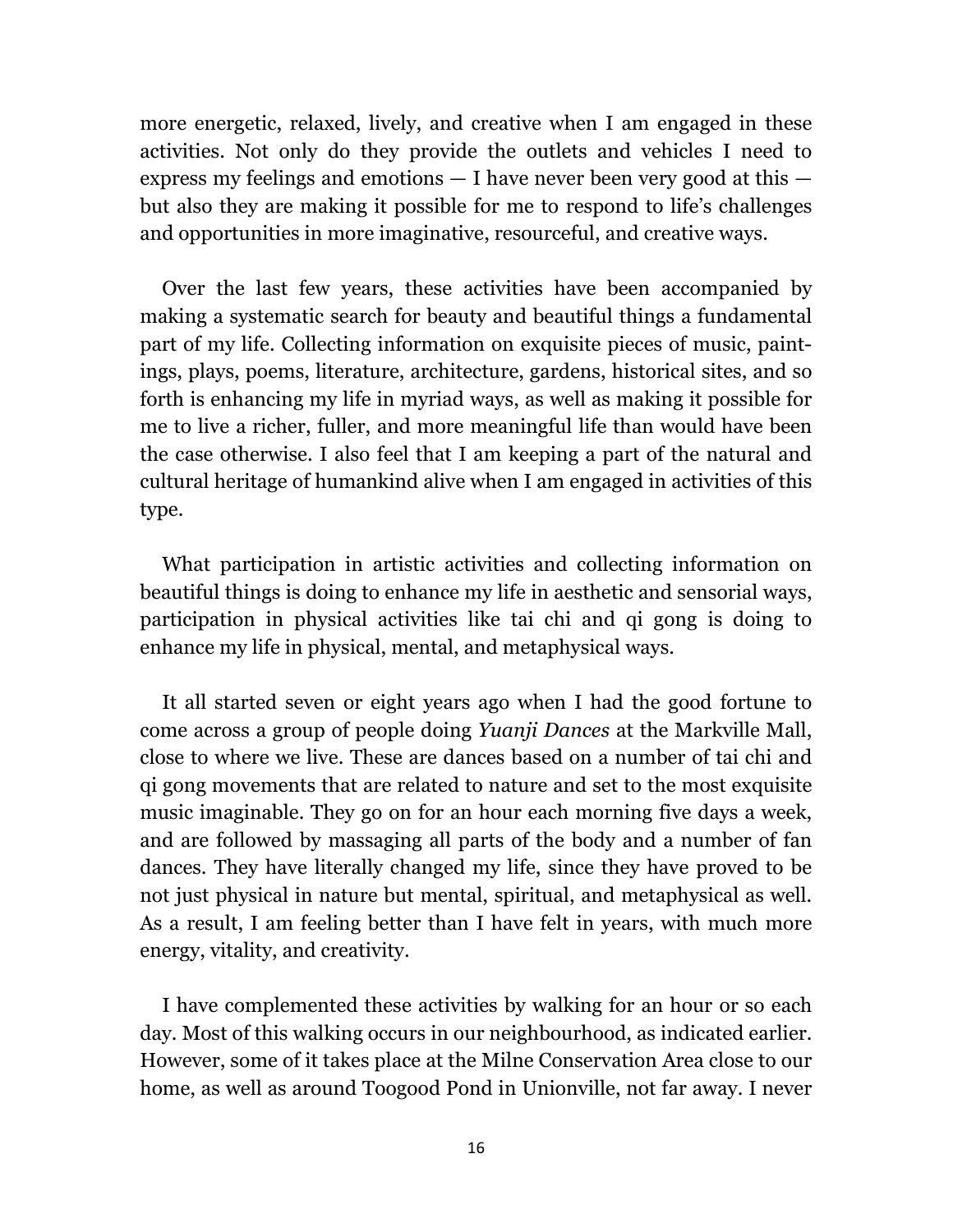do this, however, without thinking of Henry David Thoreau — a great walker in his own right, as his famous article on walking reveals — and what it must have been like for him to turn his back on urban life in order to experience the fullness, richness, freshness, and diversity of the countryside.

Over the last few years, I have also been taking long walks in the forests of York and Durham Region, a few kilometers north and east of us. What a wonderful find these forests have been! I love walking in them any time of the year  $-$  spring, summer, fall, and winter  $-$  but particularly in the spring and fall when they are at their most magnificent. In the spring, the leaves are myriad shades of yellow and green that give the forests a delicate appearance and silky and shimmering quality. However, it is in the fall that they are at their best. With a vast array of hardwoods, softwoods, and evergreens — maples, elms, birches, oaks, hemlocks, and so forth — the profusion of reds, yellows, oranges, browns, golds, and greens at this time of year is breath-taking and a sight for sore eyes. The aromas are equally enticing, including the pungent smell of pine cones and the intoxicating scent of decomposing leaves. What never ceases to amaze me is how few people use this remarkable resource, especially when there is nothing quite like a good walk in the forest to renew, revitalize, and invigorate us. The forest soothes us in times of trouble and rejuvenates us in times of anguish.

I have also begun to understand how valuable it is to be in tune with nature and bond with nature as much as possible through these and other activities. This has led me to examine nature's rhythms, cycles, patterns, themes, and elements very carefully. Not only is nature full of all sorts of ingredients that have been immortalized for their medicinal qualities and soothing and healing properties, but also it dances to the tune of its own drummer and has a life and character all its own.

As my understanding of all this has evolved, I have found myself applying what I have learned from nature to my own life. I have discovered that my life is much more fluid, flexible, and relaxed when I am in tune with nature and create rhythms, patterns, and cycles in my own life that correspond to those of nature. Not only have I discovered that for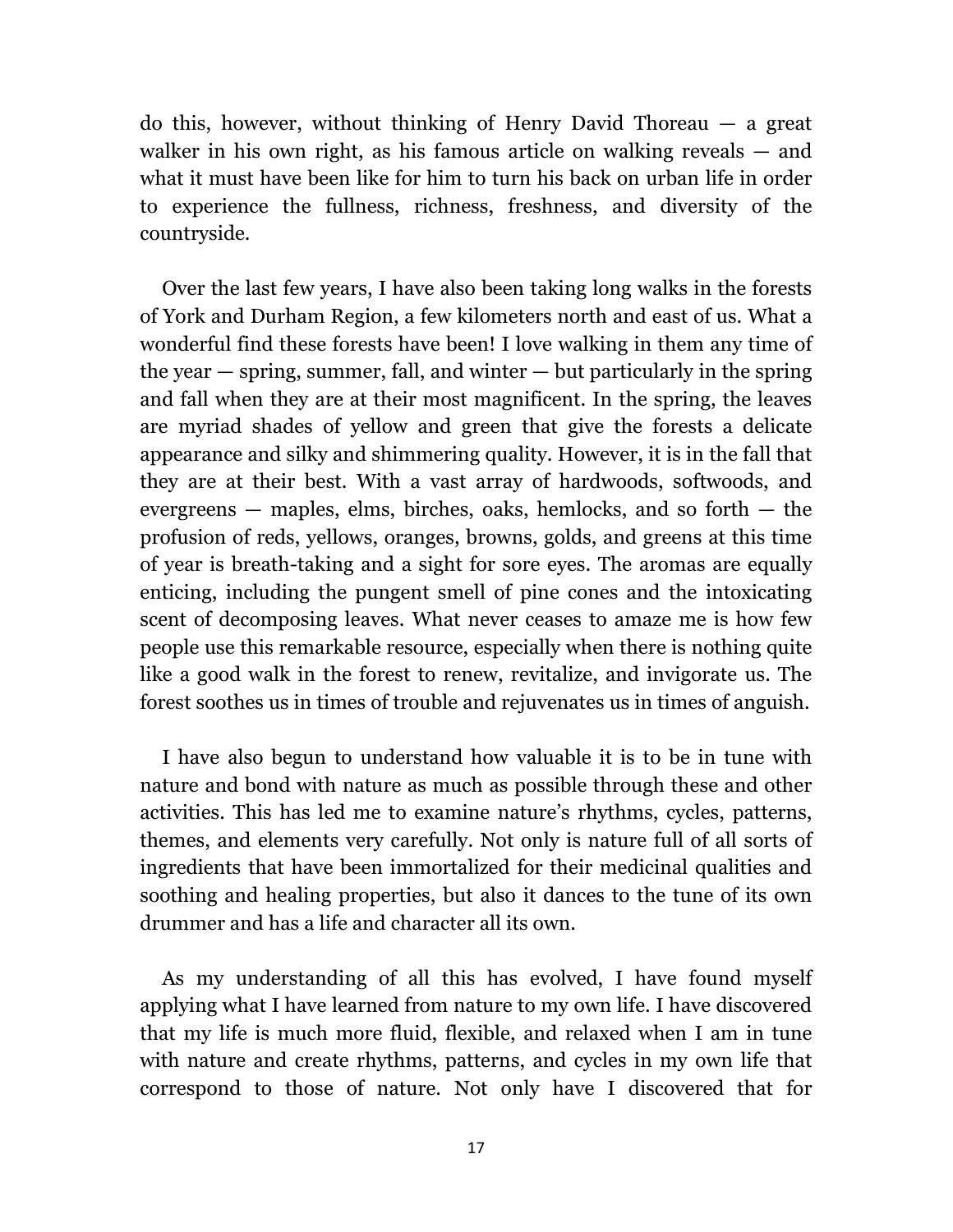everything there is a season, but also I have come to realize *why* there is a season for everything. This is especially true for Canada. Since I live in a country where all seasons are dominated by one season — winter — I have begun to understand why it is so sensible to conduct certain activities in the spring, others in the summer or fall, and still others in the winter. It is simply a matter of getting in tune with nature and paying close attention to its various moods, methods, melodies, and mysteries. So much is revealed when we study nature, examine its elements, understand how it cleans, cleanses, renews, and heals itself, as well as how it sings, dances, and has voices and music all its own.

All these activities, and many others, are part and parcel of what I have required to live a cultural life. While learning to live such a life has not been without its challenges and problems, it has also produced countless benefits, opportunities, and rewards.

Looking back, I can see that living a cultural life has broadened, deepened, and enriched my life in countless ways, just as getting to know the many diverse secrets of culture has. It has brought me an enormous amount of satisfaction in life, made me much more aware of other people and their problems and needs, increased my sensitivity, patience, and compassion for others, especially those who are experiencing major difficulties in life, suffering from certain types of illnesses, or are less fortunate than myself, and helped me to become comfortable in my own skin and more at ease with others. It has also expanded my respect and tolerance for people from different cultures, as well as for worldviews, values, customs, traditions, beliefs, and ways of life that are different than my own. I have also become far more conscious of how much I have learned from other cultures, not only in terms of coming to grips with my own problems and possibilities but also in terms of enriching my entire life. This has made my life expansive rather than contractive, as well as filled with a great deal of joy and curiosity in life.

And this is not all. I have also come to realize that culture is not only the key to understanding the world and what is required to change and improve it, it is also the key to experiencing much more spirituality in life.